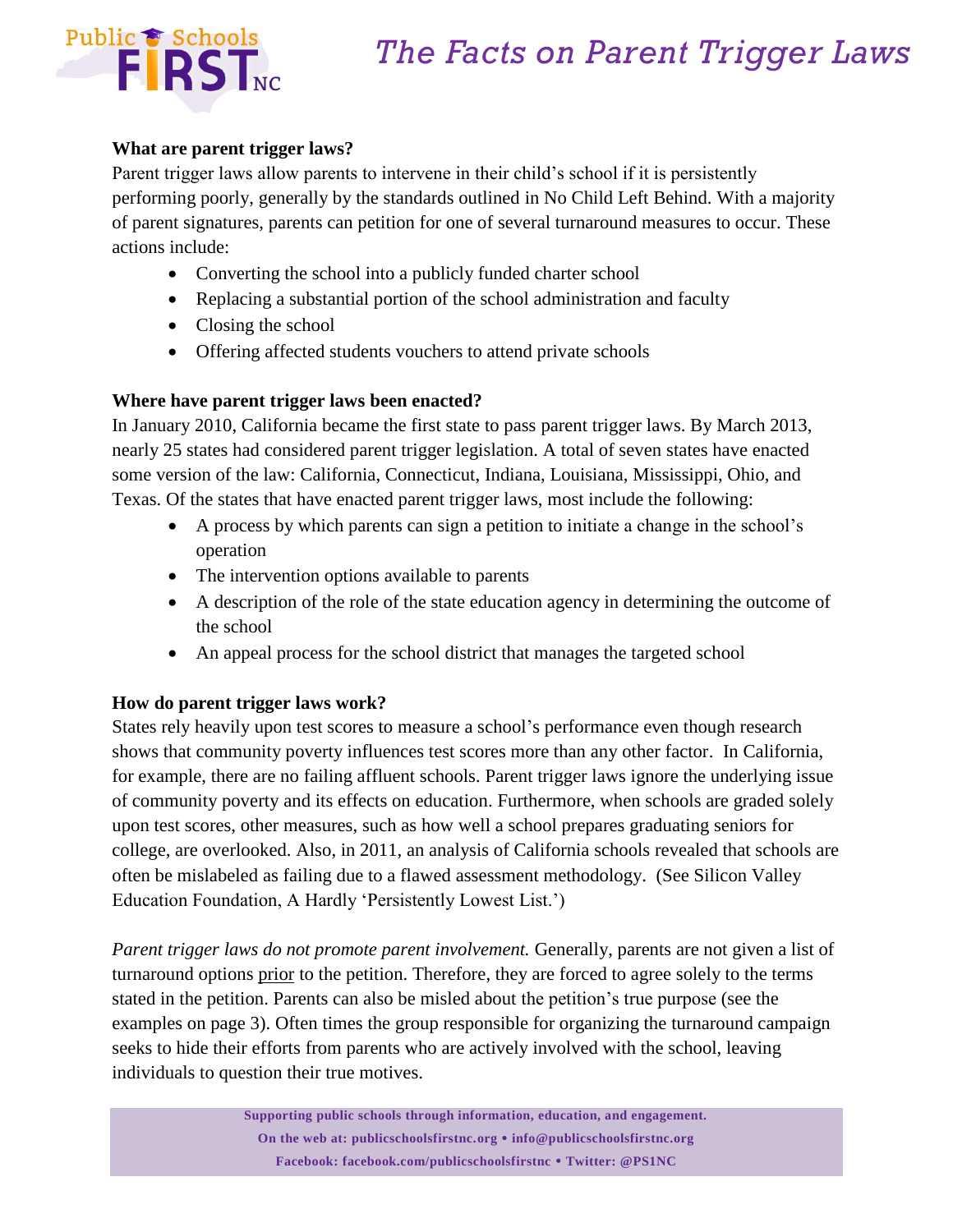

*The solutions do not address the root causes of underperformance, nor do they increase the likelihood of success.* Parent trigger laws do not make an effort to evaluate the reasons for continuous low performance. Even if the root causes could be identified, the legislation does not authorize individuals to address those issues. Instead, parents are forced to choose from limited options that do not provide students with a better chance of success. In truth, the conversion of some schools to charter schools has produced the same results of underperformance. According to studies conducted by the Center for Research on Education Outcomes (CREDO), there is no evidence that educational performance in charter schools is superior to traditional public schools.

#### **What are the negative consequences of parent trigger laws?**

*Parents are sometimes harassed or deceived into signing petitions.* In 2010, McKinley Elementary School, a low-performing school in Compton, California, became the target of a petition fighting for a charter conversion. Some parents reported that Parent Revolution, the nonprofit group based in Los Angeles that was responsible for organizing the petition drive, used intimidation tactics to garner parent signatures. Many were told that the petition aimed to beautify the school or improve traffic safety in the area. When discovering the real purpose of the petition, a significant portion of parents chose to withdraw their support.

*The legislation encourages a combative "us" versus "them" strategy.* The process leads to increased tension between potential allies. It does not foster efforts among parents and schools to work together in developing solutions for improving education.

*Parent trigger laws provide charter school operators with an incentive to target communities with underperforming schools.* As a result, charter schools conversions could reduce the number of traditional public schools. In the case of the Compton elementary school, Parent Revolution decided that the petition would specifically aim for a charter conversion. The group also preselected Celerity Education Group, a charter management organization (CMO) to serve as the charter operator. Parentrevolution.org states the following about the campaign: "We came to the parents with a pre-packaged solution already available—charter conversion with a very highquality school operator—rather than helping them devise their own solution from the ground up. And the vast majority of the signatures gathered were ultimately gathered by our organizers, not by the parents themselves."

*The process threatens the careers of competent school faculty members.* In May 2013, the respected principal of Weigand Avenue Elementary School in the Watts area of Los Angeles, California was removed from her position after a petition drive organized by Parent Revolution. Upset over the loss of their esteemed leader, 21 of the 22 teachers have requested transfers to other schools. The district instructional director working with Weigand Avenue argues that it could take nearly three years to build a new team and get the school back on track.

> **Supporting public schools through information, education, and engagement. On the web at: publicschoolsfirstnc.org info@publicschoolsfirstnc.org Facebook: facebook.com/publicschoolsfirstnc Twitter: @PS1NC**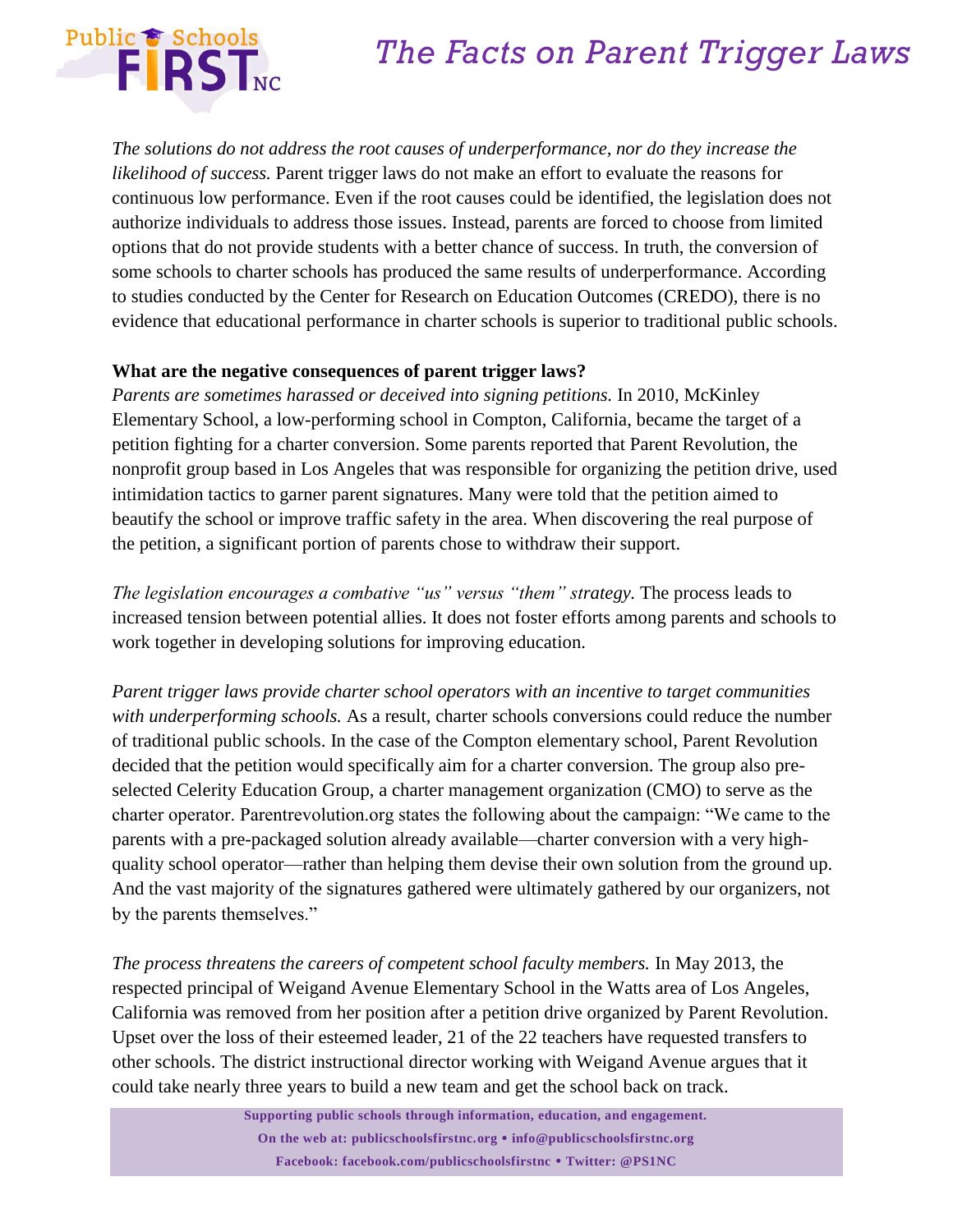

#### **"Misfired" triggers**

#### *Compton, California*

Upon discovering that the true intent of the petition aimed to convert McKinley Elementary School into a charter, many parents withdrew their support. Parent Revolution no longer had the number of parent signatures required to support their efforts. As a result, McKinley was not converted into a charter. However, the Compton district allowed Celerity Educational Group to open up another charter school. McKinley only experienced a 13% drop in student enrollment, proving that families in the area were not demanding a charter option.

#### *Adelanto, California*

When Parent Revolution targeted Desert Trails Elementary School, parents were asked to sign two petitions. The first one asked for a list of items that could improve the school. The second one called for a charter conversion. Parents were told that the second petition would only be used as leverage to gain the demands listed in the first petition. However, the organization only presented the petition seeking to convert the elementary school into a charter. Outraged at the deception, parents asked to rescind their signatures, arguing that they did not support the charter conversion. However, once the case came to court, parents lost all power when the judge ruled that their signatures could not be withdrawn. As the process continued, parents were asked to vote among the two or three charter operators bidding for the school. In a school with a student population greater than 600, only 53 parents voted. The parents chose an operator that also runs a school in the greater area, but has no experience running a school like Desert Trails. Against the wishes of parents, the charter operator will take over beginning in the 2013-2014 school year.

#### **Parent Involvement Can Help Schools**

In challenging economic times, schools are operating under extremely demanding circumstances. Parent trigger laws exacerbate an already stressful situation by increasing the tension between parents and school staff. Instead, true parent engagement can be a tremendously beneficial support to schools. Forming coalitions among parents, teachers, and administrators is a better way to develop solutions for improving schools. Volunteering in the classroom, joining the National Parent Teacher Association, and collaborating with the community to promote programs that support school administration are just some of the many ways that parents can become active participants in their child's school.

*Revised November 7, 2013*